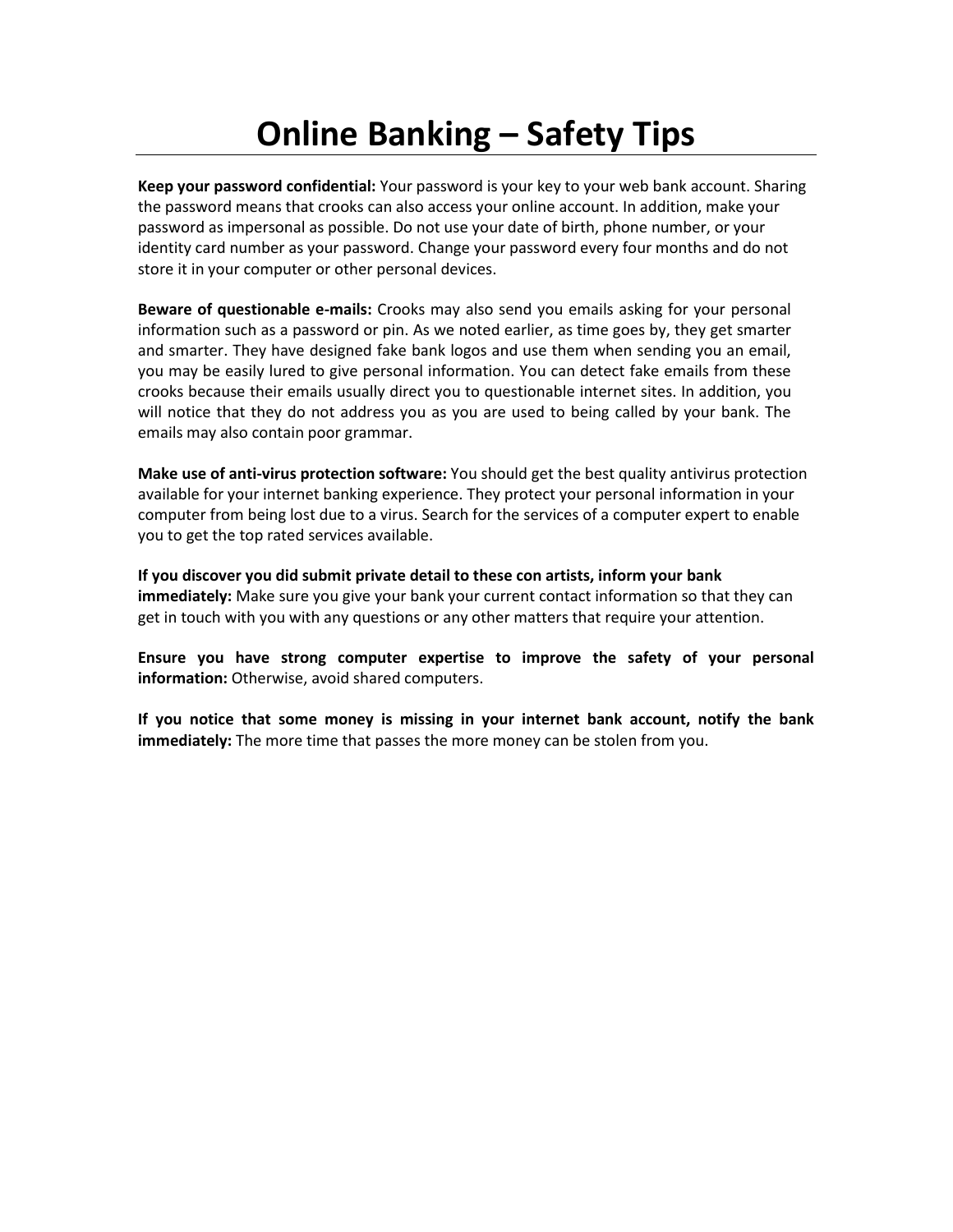As use of the Internet continues to expand exponentially, banks and other financial institutions have increased their use of the Internet to deliver products and enhanced financial services, or simply to improve communications with consumers. The Internet offers the potential for safe, convenient, and new ways to shop for financial services and conduct banking business 24/7.

While it's true that the Internet has the "potential" for safe and secure financial transactions, safe banking online relies on you making good choices and decisions that will help you avoid costly surprises, or carefully crafted scams and phishing schemes. Despite all the hype concerning system security, we have learned that no such impenetrable systems exist. The inescapable fact remains; you are your own best protection while conducting financial transactions on the Internet. So it's important that you learn about, and take advantage of, **security features offered by your financial institution.**

Some examples are:

**Encryption** is the process of scrambling private information to prevent unauthorized access. To remind you that your transmission is encrypted, most Internet browsers display a small icon on your screen that looks like a lock or a key, when you conduct secure transactions online. Avoid sending sensitive information, such as account numbers, through unsecured e-mail.

**Passwords**, or personal identification numbers, should be used when accessing an account online. Your password should be unique to you, and this is extremely important, you should change it regularly. Do not use birth dates or other numbers or words that may be easy for others to guess.

Always carefully control to whom you give your password. For example, if you use a financial company that requires your passwords in order to gather your financial data from various sources, make sure that you are aware of the company's privacy and security practices.

**General security** over your personal computer such as virus protection and physical access controls should be used and updated regularly. Contact your hardware and software suppliers, or Internet service provider, to ensure you have the latest in security updates.

**Tips on safe computing practices when conducting your online banking at home, or at a public computer:** 

- Never leave your computer unattended once you have signed in to online banking.
- After completing your transactions, ensure that you sign out of online banking, clear your cache, and close your browser. Often, it is easy to forget to sign out of an online banking session.
- Keep your password and card number safe. This seems like a no-brainer, but surprisingly many users do forget this critical step in the process.
- Do not share, disclose, or provide your bank card number, or password, to another party or website other than your bank. Most banks will not send you an email requesting this information. If your bank practices this very unsafe routine; you should change banks.
- Do not save your bank card number, or password, on a publicly accessed computer.
- If you do use a public access computer such as at an Internet cafe or public library, to be